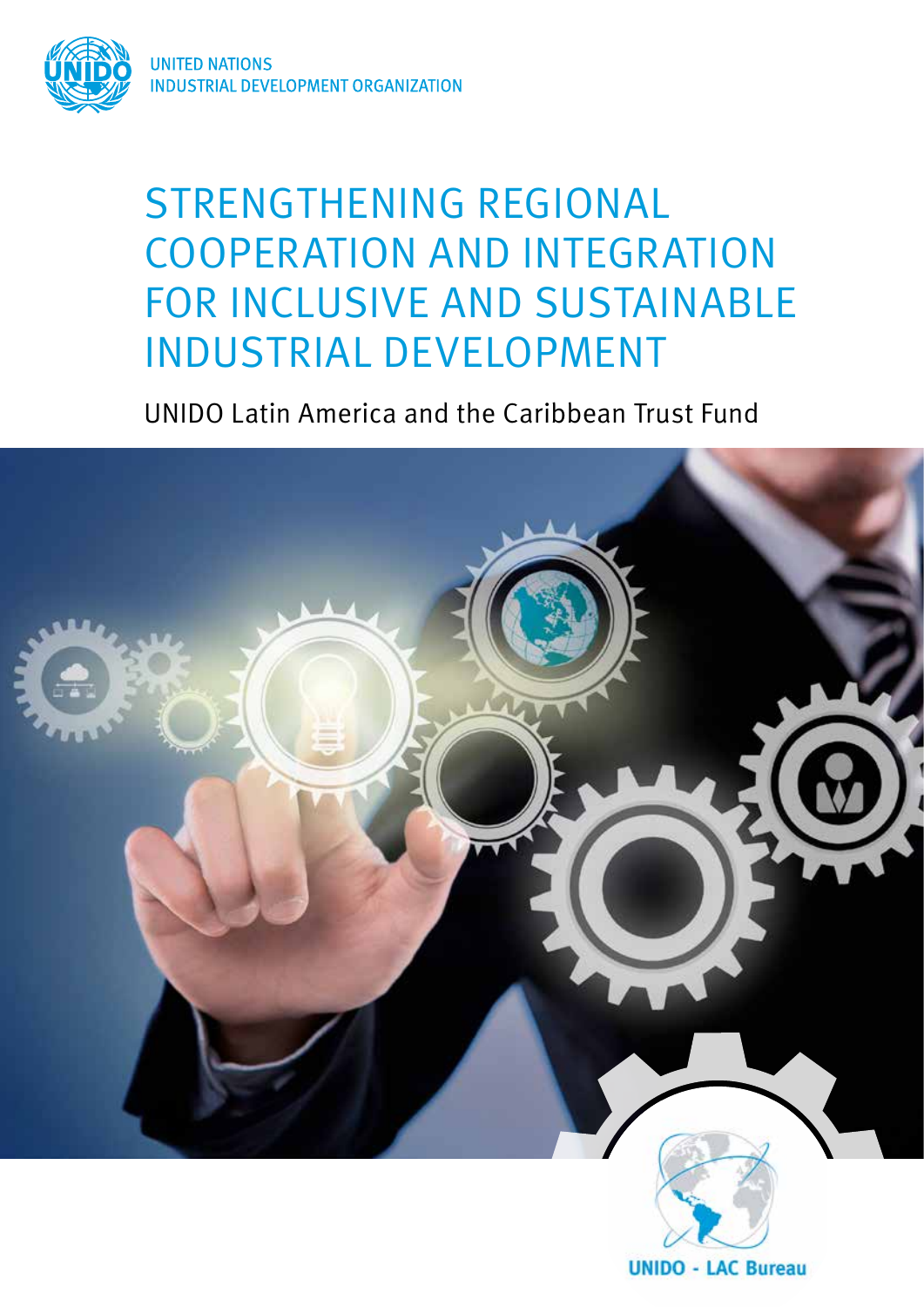## **Contents**

| <b>I. INTRODUCING THE UNIDO LAC TRUST FUND ""&gt;&gt;&gt;</b>     | 3           |
|-------------------------------------------------------------------|-------------|
| Why the UNIDO LAC Trust fund? *                                   | 3           |
| <b>How does the LAC Trust Fund work?</b>                          | 3           |
| Initial resources $\cdot\cdot\cdot$                               | 4           |
| <b>II. OPERATIONALIZATION OF THE LAC TF ?</b>                     | 5           |
| <b>Promoting South-South cooperation and regional integration</b> | $5^{\circ}$ |
| The Four Regional Initiatives *                                   | 5           |

#### **III. THE WAY FORWARD → <b>13 13**

**9 INDUSTRY, INNOVATION<br>ANDINFRASTRUCTURE**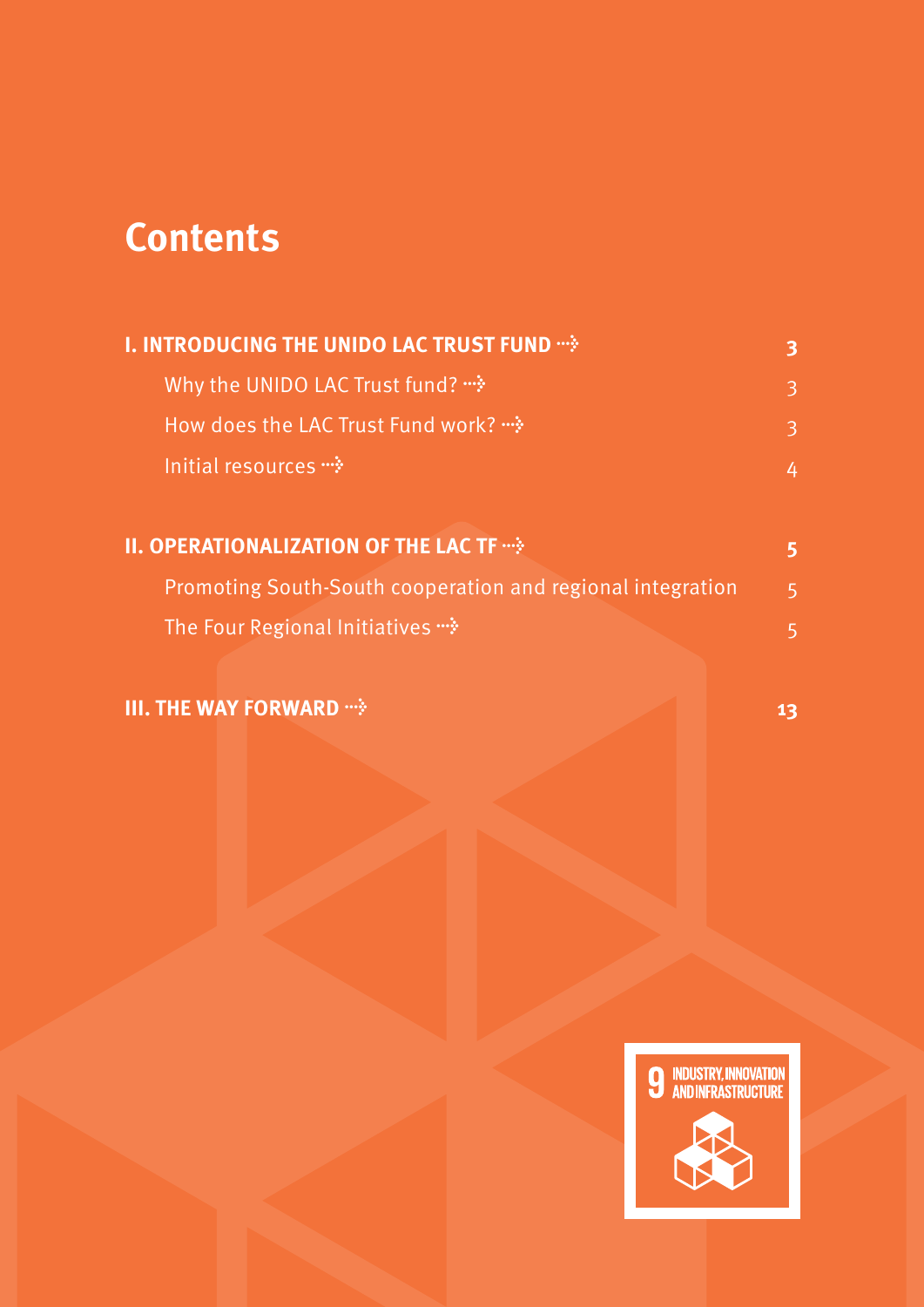# **I. Introducing the UNIDO LAC trust fund**



UNIDO established a Trust Fund in December 2011 to promote technical programmes in Latin America and the Caribbean (LAC-TF), based on voluntary contributions. This initiative was instigated by the UNIDO Director General, LI Yong, and developed in close consultation with Latin American and Caribbean Group (GRULAC) countries.

The LAC-TF aims at channelling and promoting the funding of UNIDO technical services in areas of particular interest to the Member States of the Latin America and the Caribbean region, especially in those countries which have been affected by funding constraints. The objective is fully aligned with the mandate of UNIDO and its priority areas of work and functions.

The objective of this brochure is to share information about the advances in its operation in order to raise awareness and support to the LAC Trust Fund.

### **Why the UNIDO LAC Trust fund?**

The Latin American and the Caribbean (LAC) region faces a set of singular challenges in its journey towards achieving a higher level of development. While some economies in the region are performing well, many countries continue to suffer from high levels of poverty. This is exacerbated by rising urban unemployment, especially in the manufacturing sectors. In this context, the income gap, particularly between rural and urban areas, is becoming increasingly pronounced. In addition, there has been a notable reduction in funding to the region through traditional Official Development Assistance (ODA) sources.

The LAC-TF was established to mobilize financial resources for promoting the establishment of Inclusive and Sustainable Industrial Development (ISID) in the region. These resources may be used for:

**I.** Co-financing of training activities with regionally recognized institutions in the areas of UNIDO's work; **II.** Seed capital for the development of pilot projects of regional scope.

The mechanism has proven to be an efficient mechanism of promoting ISID in the LAC region.

#### **How does the LAC Trust Fund work?**

The establishment of the LAC-TF is regulated by the agreements stated in the GC.14/Res.311 Resolution and is financially governed in accordance with the current regulations and administrative directives of UNIDO concerning the receipt and management of such funds, including accrued interest. In this sense, the activities financed by the LAC-TF are administered by UNIDO, and must be in line with all applicable regulations, rules, directives and normative instructions that correspond.

*1 Document General Conference14/18 and Decision General Conference14/ Dec.2014.*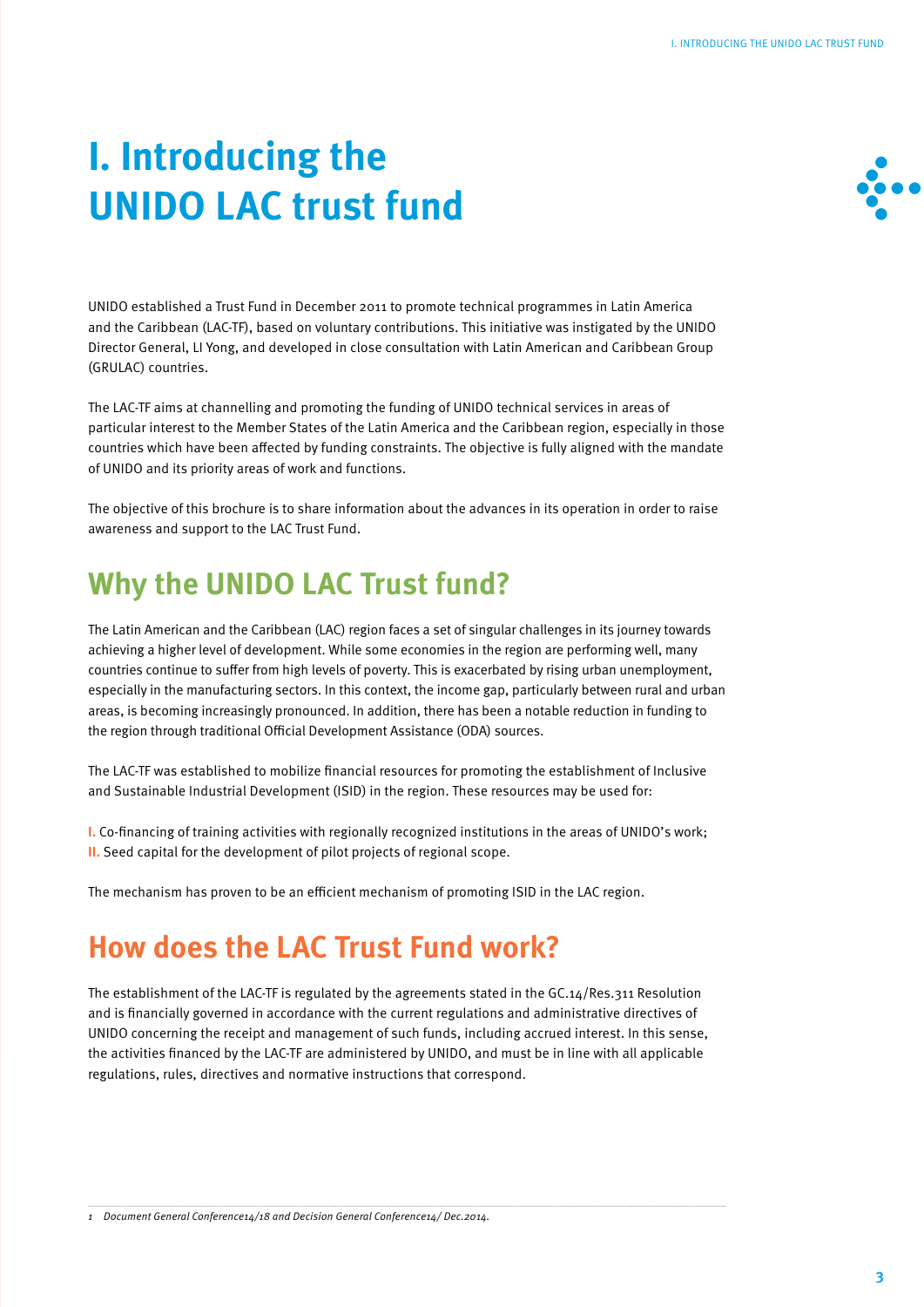Projects and initiatives financed by the LAC-TF are the result of regular consultations between the representatives of the Member States of GRULAC in Vienna, the capitals and UNIDO. The selected projects and activities are designed and implemented with the objective to promote regional partnerships that demonstrate potential for leveraging additional financial or complementary resources.

The final approval of a project is followed by the *Programme and Project Formulation and Approval Function*2, as established by the Director General. UNIDO has the responsibility to ensure that all the programmes and projects comply with the quality criteria established by the Organization in line with international standards, best practices and consistent with the programme framework for the region defined by the Secretariat.

The UNIDO Latin America and Caribbean Bureau (PRF/RPF/LAC) is responsible for managing and reporting on the fund's activities, including the preparation of semi-annual reports on progress and project results, as well as developed and funded programmes.

It is stipulated that UNIDO evaluates the operations of LAC-TF every three years in accordance with established criteria and evaluation processes. GRULAC and all stakeholders will be involved in this process. The Member States of the LAC region have the responsibility to monitor the performance of the LAC-TF and conduct mid-term reviews within a period not exceeding 18 months. Based on the results of the review, modifications to the established operational procedures may be suggested.

#### **Initial resources**

Following the Decision taken at the UNIDO 14th General Conference, several LAC countries decided to contribute to the LAC-TF in 2012 and 2013. In 2014, a contribution from China's Ministry of Commerce (MOFCOM) strengthened the Fund.



*Contribution to the LAC Trust Fund*

*2 UNIDO/DGB/(P).130: The programme and project formulation and approval function, July 2014.*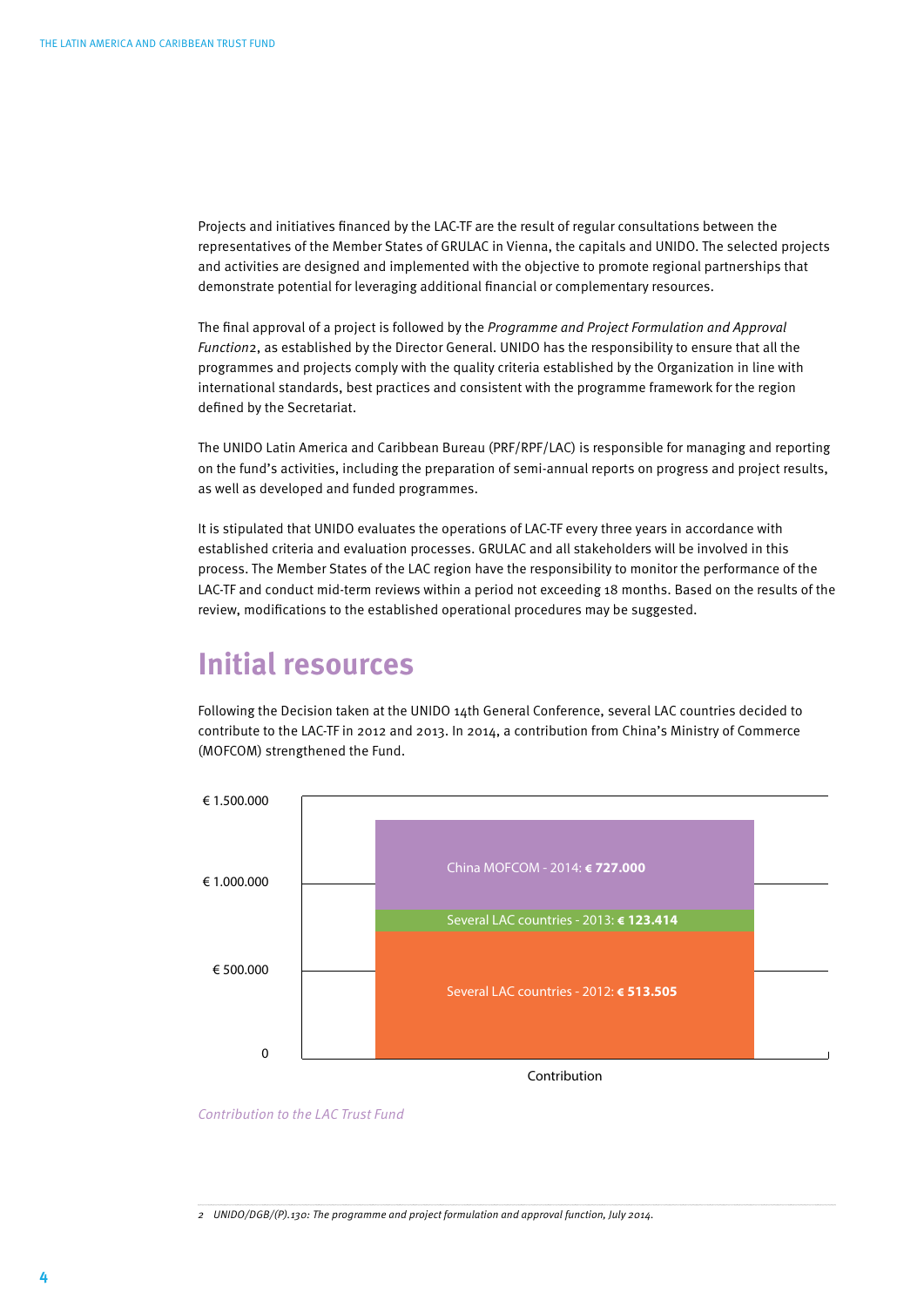# **→**

# **II. Operationalization of the LAC TF**

### **Promoting South-South cooperation and regional integration**

The 33 countries that comprise UNIDO's LAC region are highly diverse. Nonetheless, they share common development needs, including advice on formulating industrial strategies and policies, and support for the effective implementation and monitoring of these strategies and policies. Some LAC countries are newly emerging Middle Income Countries (MICs), which need specific policies to support their integration into the global economy, manage macro risks, improve economic institutions, maximise the potential of their resources and endowments, and foster ISID. This calls for a different approach to traditional technical assistance (TA) services.

The main goals of the LAC-TF are to promote South–South cooperation and strengthened regional complementarities, to leverage regional value chain opportunities, to establish closer dialogue between national stakeholders, and to facilitate the exchange of knowledge and solutions among actors in the region.

In 2014, the Latin American and the Caribbean Bureau coordinated several meetings and thematic discussions with GRULAC, UNIDO technical branches and other stakeholders, including national counterparts, who were invited to speak at UNIDO's first ISID Forum in June 2014 in Vienna. The objective of the Forum was to reach a consensus on the role of the LAC-TF. To ensure balanced regional and efficient operation, the Fund concentrated on regional initiatives. Four regional initiatives were identified addressing the needs of over two-thirds of the countries of the region.

## **The Four Regional Initiatives**

UNIDO and GRULAC agreed on four initiatives, with shared approaches and common goals, namely;

- **i.** To define clear intervention baselines through initial technical needs assessments and SWOT analysis on the targeted technical subject;
- **ii.** To promote and enhance local and regional integration and knowledge sharing among all stakeholders (private and public);
- **iii.** To establish pilots to demonstrate implementation in each participant country;
- **iv.** To deploy webinars and video conference tools for training and communications;
- **v.** To complement intervention outputs with pre-feasibility and business plan studies to upscale activities and leverage investments and strategic partnerships.

The four TF-LAC interventions were as follows:

- **1)** Exploring advanced technologies to improve regional value chains in Brazil and Uruguay;
- **2)** Improving productivity and competitiveness of fishery value chains in the LAC region;
- **3)** The UNIDO Regional Industrial Knowledge Bank (IKB) in LAC;
- **4)** Establishing a regional cooperation platform for Eco-industrial parks in LAC.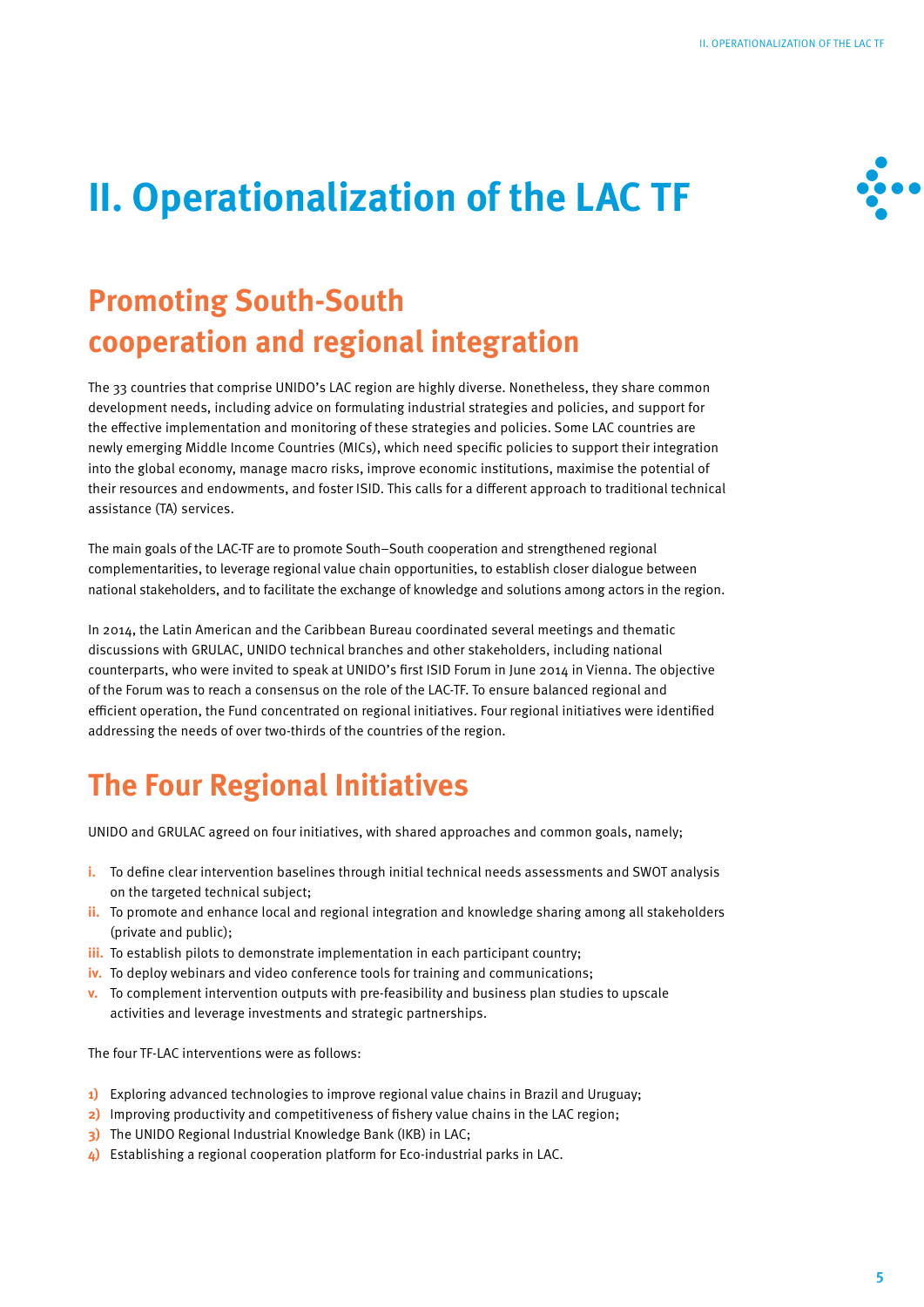

#### 1. Exploring advanced technologies to **→** improve regional value chains in Brazil and Uruguay

This first initiative focused on exploring possibilities of Brazil and Uruguay to integrate advanced technologies promoting competitiveness in four industrial priority sectors, namely:

- >> Mechatronics
- >> 3D manufacturing
- >> Robotics and automation
- Photo with poor quality
	- $\rightarrow$  Instrumental traceability of animal products



*UNIDO Director General visiting the commissioning of the Project CAIME in Montevideo, Uruguay June 2014.*

The initiative aims at strengthening national strategic national action plans, as well as promoting complementarities between value chains. All activities are being closely coordinated with the High-Level Group (HLG) Uruguay–Brazil, created by top level authorities in both countries. The project was launched in February 2015 with an overall budget of € 86,400 supported by the LAC Trust Fund.

The first seminar was held in February 2015 in Montevideo, Uruguay, with the support of the Uruguayan National Chamber of Industries (CNIU) and the Ministry of Industry of Uruguay. Over 60 experts from Brazil and Uruguay, as well as from the Republic of Korea and Japan participated. Country and regional SWOT analysis in the four areas were discussed. The national counterparts agreed to focus on mechatronics and robotics and automation through promotion and a strengthening of national capacities in both countries. To further these goals, a series of activities are foreseen:

- >> Development of mechanisms of binational cooperation for leveraging the operations of in February 2015 UNIDO established High Level Centre for Research, Training and Certification of production project in Uruguay (CAIME) to strengthen the specialization areas, training courses, intervention's market segments, and elaboration of strategic action plans and financing schemes.
- >> Participation of a high level delegation comprising representatives from Uruguay and Brazil at the International Robot Exhibition in December 2015 in Japan, in cooperation with UNIDO ITPO Japan to develop joint activities.
- >> Exploring opportunities for leveraging Brazil's expertise in 3D Manufacturing for application in the health sector.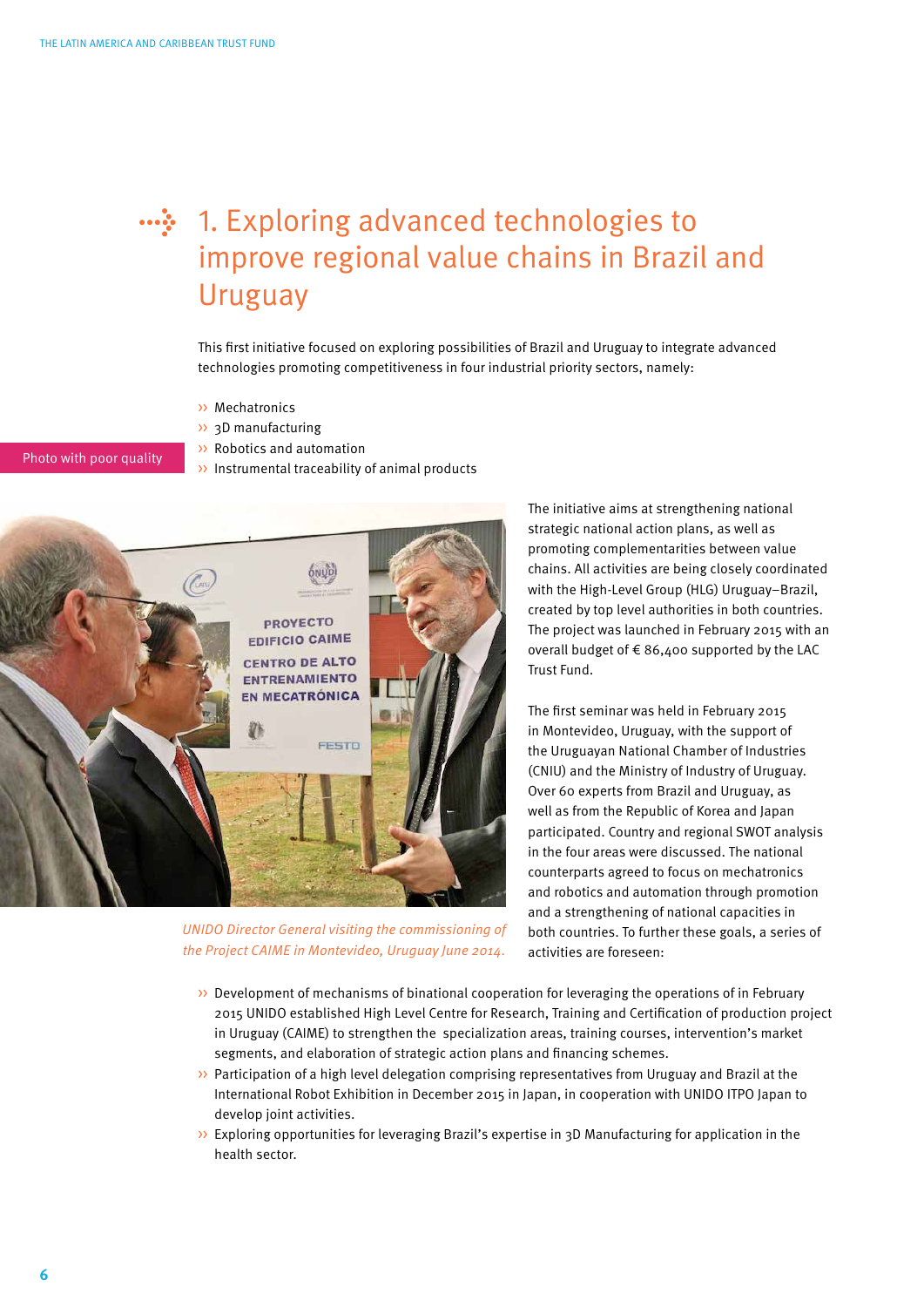## **→**

#### 2. South-South cooperation to improve competitiveness and sustainability of shrimp value chains

This regional project aims at improving the productivity and competitiveness of fishery value chains in six countries—Colombia, Cuba, the Dominican Republic, Ecuador, Mexico and Nicaragua —through strengthened regional cooperation. It will encourage synergies and partnerships between academia, public institutions and private industrial sectors, and will also improve links between local businesses and national, regional and global markets. Moreover, it will promote the exchange of technical information on best practice and methodologies.

The overall goal of the project is to increase financial revenues of actors along the value chains by:

- **1)** enhancing local productive integration along the value chains and fostering regional cooperation;
- **2)** increasing the productivity and efficiency of shrimp production and processing;
- **3)** strengthening technological and human capacities to ensure conformity with export market requirements; and
- **4)** enabling environmental sustainability of the entire value chains.



*Implementation strategy to improve competitiveness and sustainability of fishery value chains in LAC.*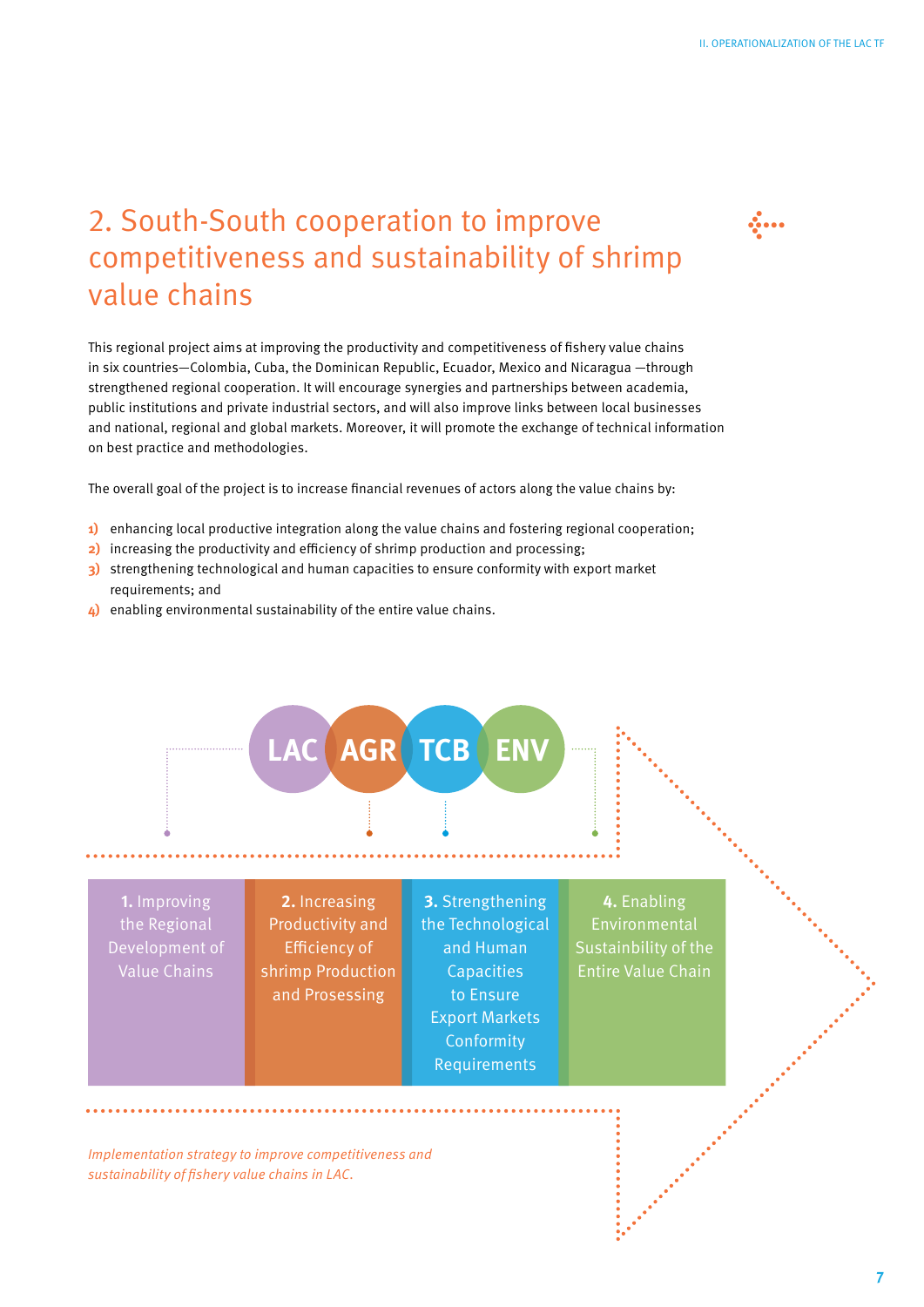

*25 August 2015 - UNIDO Director General LI Yong and OFID Director-General Suleiman J Al-Herbish sign a grant agreement to support the fisheries sector in LAC.*

The project is a unique example of internal UNIDO services integration - under the overall coordination of LAC Bureau involving three UNIDO technical branches (Agri-business development branch, Trade capacity-building branch and Environmental branch) according to respective project components.

The total cost of the project is US\$760,000, of which 64% is covered by the LAC Trust Fund and the remaining by the OPEC Fund for International Development (OFID).

A launch workshop has been successfully organized in Vienna from 10 – 12 November 2015 to discuss the technical needs for each country and potential regional cooperation, as well as to identify national coordination platforms for the value chains. A technical workshop is planned for September 2016 to review progress on the implementation of each technical component.

#### ···<sup>≽</sup> 3. The UNIDO Regional Industrial Knowledge Bank (IKB) in LAC

Photo with poor quality



*A Colombian expert assessing Ecuadorian small sugar cane processing equipment, as result of cooperation supported by UNIDO IKB project in August 2013.*

The Industrial Knowledge Bank (IKB) is a tripartite mechanism that promotes the exchange of knowledge and expertise on industrial development in the countries of Latin America and the Caribbean. The IKB is an efficient and low cost provider of specialized knowledge and opportunities for cooperation. To facilitate this knowledge transfer and encourage further cooperation, the platform 'banknowledge.org' was created: www.banknowledge.org.

Since its inception in 2009, the IKB has facilitated over 100 technical exchanges and mobilized strategic advisory services of over 500 experts. For example, in August 2013, Ecuador's Ministry for Agriculture, Stock Farming, Aquaculture and Fisheries requested support from Colombia's National Service of Learning (SENA) to access knowledge on the design of a sustainable cane sugar system that could be leased by small and medium-sized producers in Ecuador. Taking into consideration the characteristics and specificities of Ecuador's agro-industry sector, the value chain was improved in terms of production and expansion potential. The

knowledge transfer, based on a seven-day theoretical and practical qualification, aimed at empowering up to 110 entrepreneurs in the region. This collaborative effort involved participants from various sectors, including professionals, technicians, academics, producers and civil society stakeholders, all of whom benefitted from this transfer of know–how.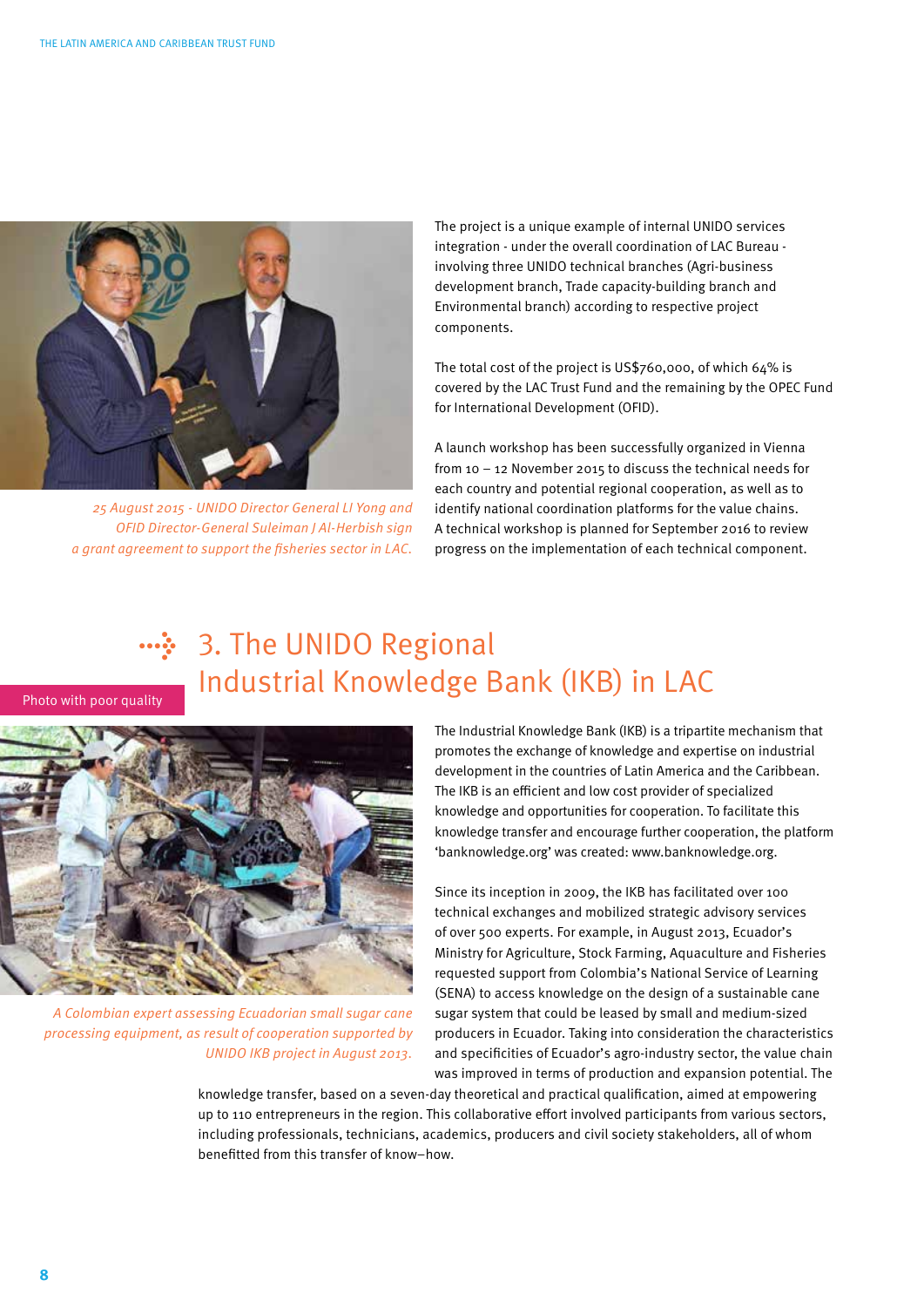A second operational phase of the IKB project supporting best practices and knowledge exchange in the region has been approved with resources from the LAC-TF (€ 60,000).

Within the framework of the IKB, in June 2015 a delegation of Latin American and Caribbean representatives visited the Technopol Programme of clusters and innovation infrastructure in Lower Austria, which was created to foster development and innovation within SMEs. The participants were able to see the implementation of the region's economic and industrial policy and the activities of the Technopol cluster. They were also able to explore which policies and strategies of regional innovation for SMEs could be implemented in Latin America and the Caribbean. The delegation consisted of representatives from all Latin American and Caribbean Permanent Missions in Vienna, as well as H.E. Mr. José Cadena Mosquera, Vice-Minister of Electricity and Renewal Energy of Ecuador, and H.E. Ms Carolina Cossé, Minister of Industry, Energy and Mining of Uruguay.



*June 2015 - A delegation of LAC representatives visit the Technopol Programme of clusters and innovation*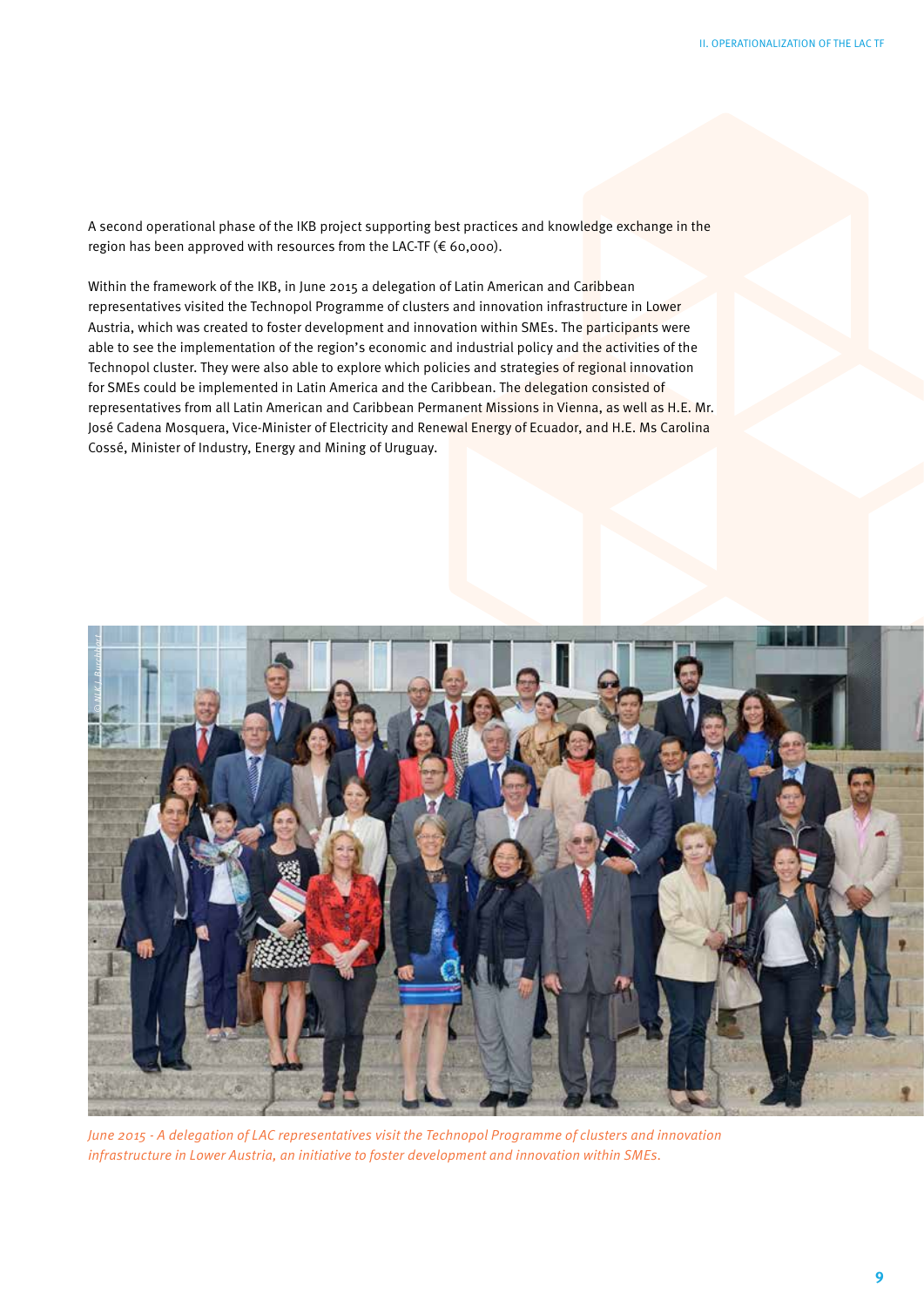#### •••̀❖ 4. Promoting a new generation of Eco-industrial parks



*Eco-industrial parks promote symbiosis of resources and efficient utilisation*

The regional project supports the establishment of a cooperation platform for eco-industrial parks (EIPs) in eight LAC countries—Argentina, Bolivia, Chile, Costa Rica, El Salvador, Guatemala, Panama and Paraguay. It encompasses several components, such as improving regional development strategies; strengthening managerial and technical capacities of EIPs; building international partnerships and business linkages of EIPs with similar zones/parks, as well as public and private stakeholders; and fostering regional and international activities to facilitate knowledge transfer and industrial cooperation.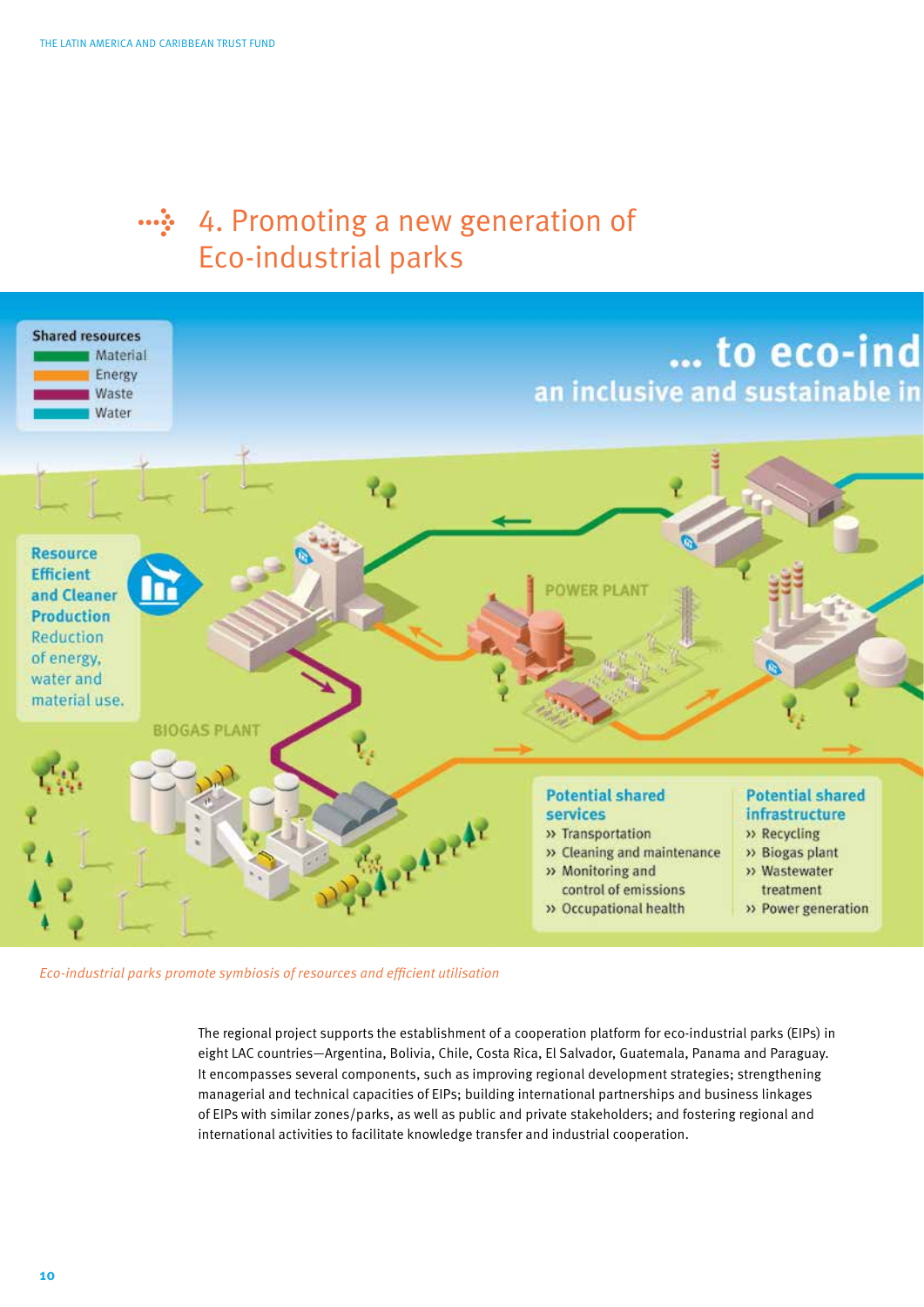

The main objective is to enhance intra-regional cooperation and technical expertise in the planning, development and management of EIPs by: 1) establishing and consolidating national and regional EIP development and cooperation strategies; 2) strengthening national capacity in EIPs methodology, management and policies, and resource efficient and cleaner production (RECP) best practices; and 3) developing EIPs technical guidelines to enable future replication. The project's total cost is US\$ 760,000 and the required funding has been fully secured from the LAC Trust Fund.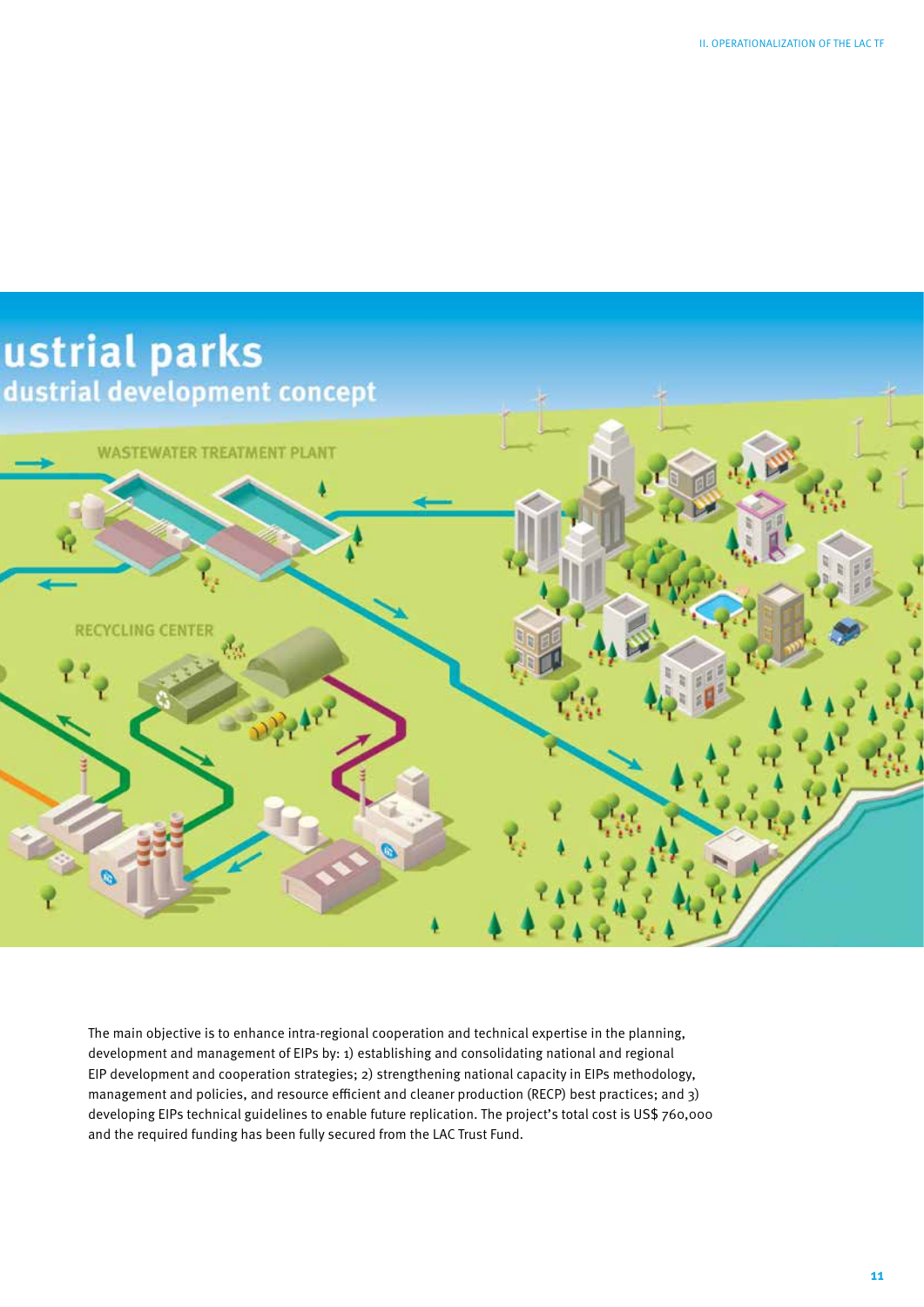The project applies RECP methodologies and promotes synergies, industrial symbiosis and innovation among enterprises. In 'brownfield' locations (sites with existing industrial activity), UNIDO proposes a three step approach to redevelop as an EIP: start-up, scale-up and consolidate. For 'greenfield' (newly established) sites, the UNIDO approach makes sustainability issues core considerations from the outset.



#### *RECP methodologies to develop Eco-industrial parks in both existing and new industrial sites.*

In addition to working at enterprise level and developing national capacities, the project will serve as a regional platform for the exchange of know-how and expertise on planning, developing and managing EIPs. As a result, intra-regional cooperation and synergies will be strengthened to support sustainable industrial growth and social development while minimizing negative impacts on the environment.

A launch workshop will be organized in Vienna to discuss the each country's technical needs and potential regional cooperation, as well as to identify national coordination platforms for the planning and management of EIPs. A technical workshop on November 2016 is also planned to review progress on the implementation of each technical component. Besides, potential donors and financing mechanisms will be identified. An action plan identifying South-South cooperation opportunities and triangular partnerships, as well as potential complementarities among different countries will be formulated.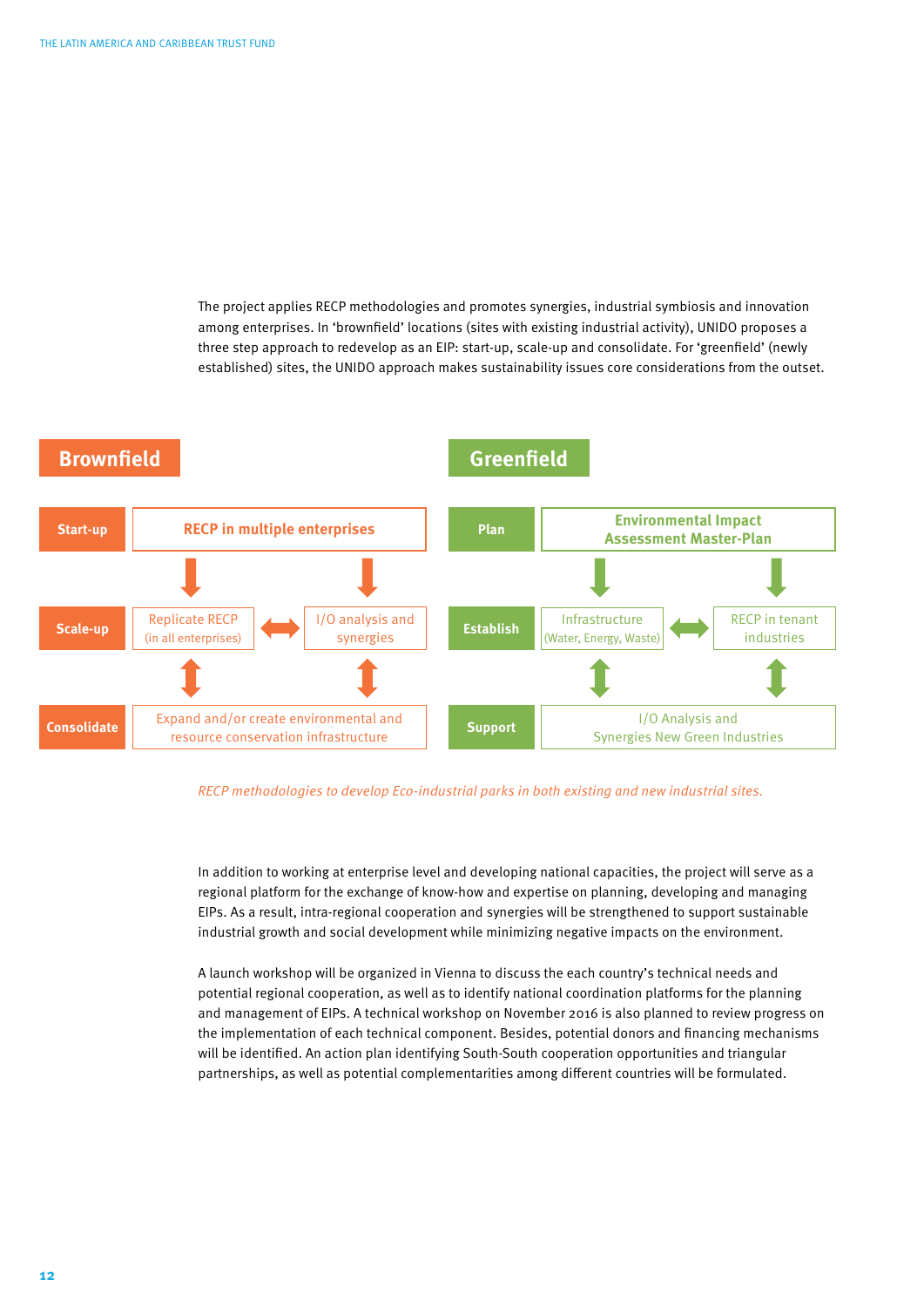# **III. The way forward**



In Latin America and the Caribbean region, UNIDO encourages regional integration and supports regional value chains. The organization works closely with governments to enhance industrialization and reduce inequalities, increasing the well-being of the population of the region. It also promotes promotes South– South cooperation among Middle-Income Countries by strengthening the potential of small and medium enterprises in international trade, and promotes energy and resource efficiency.

In order to achieve these goals the mentioned UNIDO activities involve thematic workshops which will be organized through demonstrational interventions during the 2016 – 2017 biennium. The participation of all regional and international stakeholders has been secured. The experiences gleaned, both in terms of 'success stories' and 'lessons learned', will be subsequently extended to other countries in the region.

UNIDO is actively engaged with the Group of Latin America and Caribbean Countries (GRULAC) potential donors, government counterparts, industry representatives, the private sector and other relevant stakeholders to leverage the resources of the LAC-TF and ensure the sustainability of the financial platform and to ensure a regional scope for assistance to LAC countries in the implementation of the Agenda Sustainable Development Agenda, and in particular Sustainable Development Goal Nine: "*Build resilient infrastructure, promote inclusive and sustainable industrialization and foster innovation".* 



We at UNIDO invite you to join the Latin American and Caribbean Trust Fund to support the creation of shared prosperity while safeguarding the environment throughout our region and throughout our world!

**For more information please visit: http://www.unido.org/latinamericaandthecaribbean.html LinkedIn UNIDO LAC Bureau Projects: https://www.linkedin.com/grp/home?gid=8368842**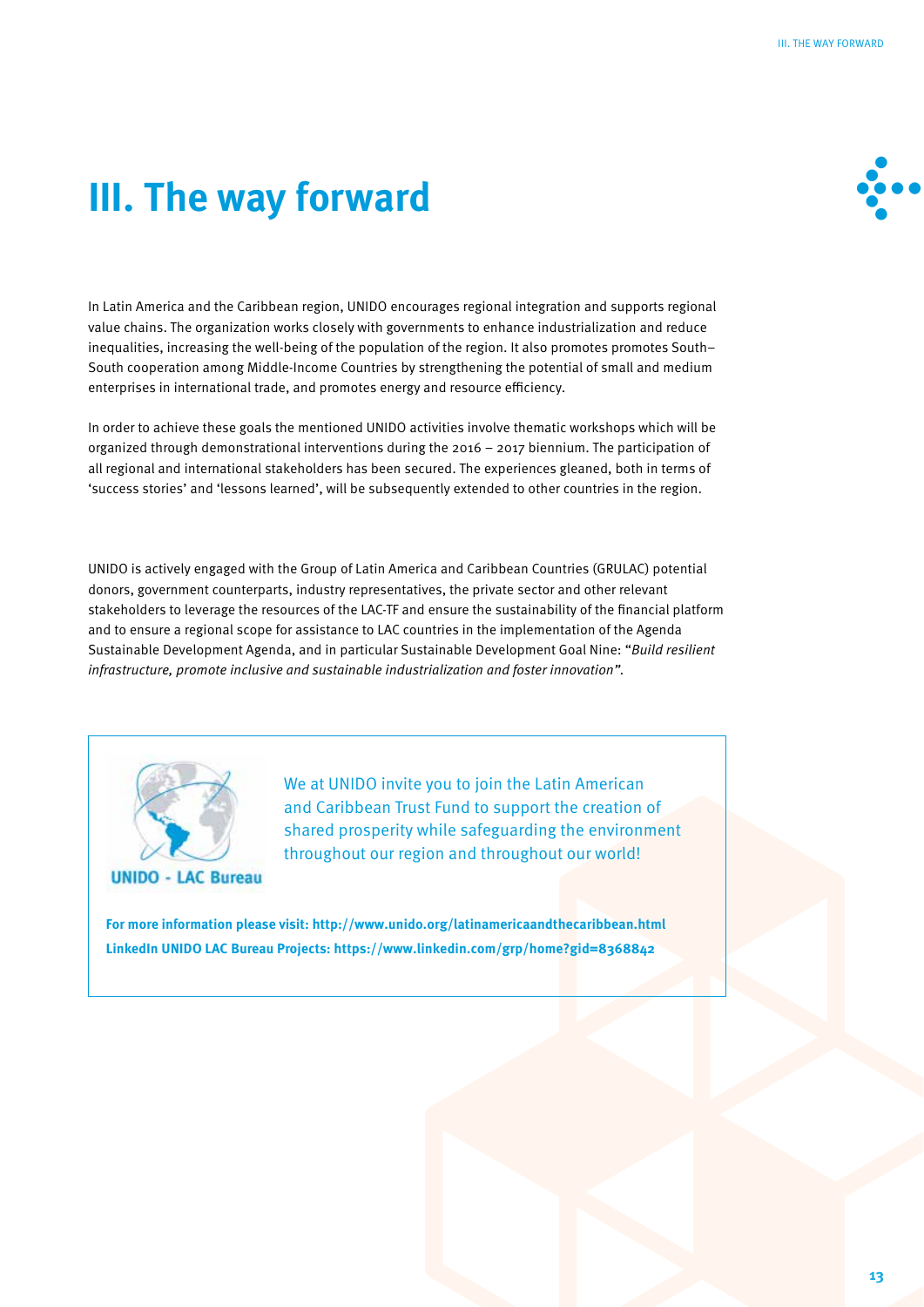# **List of acronyms**

| <b>CAIME</b>       | High Level Centre for Research, Training and Certification of Production - |
|--------------------|----------------------------------------------------------------------------|
|                    | Uruguayan Project                                                          |
| <b>CNIU</b>        | Uruguayan National Chamber of Industries                                   |
| <b>EIPs</b>        | <b>Eco-Industrial Parks</b>                                                |
| <b>GRULAC</b>      | Latin American and Caribbean Group                                         |
| <b>HLG</b>         | High Level Group (Uruguay - Brazil)                                        |
| <b>IKB</b>         | Industrial Knowledge Bank                                                  |
| <b>ISID</b>        | Inclusive and Sustainable Industrial Development                           |
| <b>LAC</b>         | Latin America and Caribbean region                                         |
| <b>LAC-TF</b>      | UNIDO Latin America and Caribbean Trust Fund                               |
| <b>MICs</b>        | Middle Income Countries                                                    |
| <b>MOFCOM</b>      | Ministry of Commerce of China                                              |
| <b>ODA</b>         | Official Development Assistance                                            |
| <b>OFID</b>        | OPEC Fund for International Development                                    |
| <b>PTC/AGR</b>     | <b>UNIDO Agri-Business Development Branch</b>                              |
| <b>PTC/ENV</b>     | <b>UNIDO Environment Branch</b>                                            |
| <b>PTC/TCB</b>     | <b>UNIDO Trade Capacity Building Branch</b>                                |
| <b>PRF/RPF/LAC</b> | <b>UNIDO Latin America and Caribbean Bureau</b>                            |
| <b>RECP</b>        | Resource efficient and cleaner production                                  |
| <b>SDGs</b>        | Sustainable Development Goals                                              |
| <b>SENA</b>        | Colombia's National Service of Learning                                    |
| <b>SMEs</b>        | Small and Medium-sized Enterprises                                         |
| <b>SWOT</b>        | Strengths, Weaknesses, Opportunities, Threats                              |
| <b>TA</b>          | <b>Technical Assistance</b>                                                |
| <b>UNIDO</b>       | United Nations Industrial Development Organization                         |
|                    |                                                                            |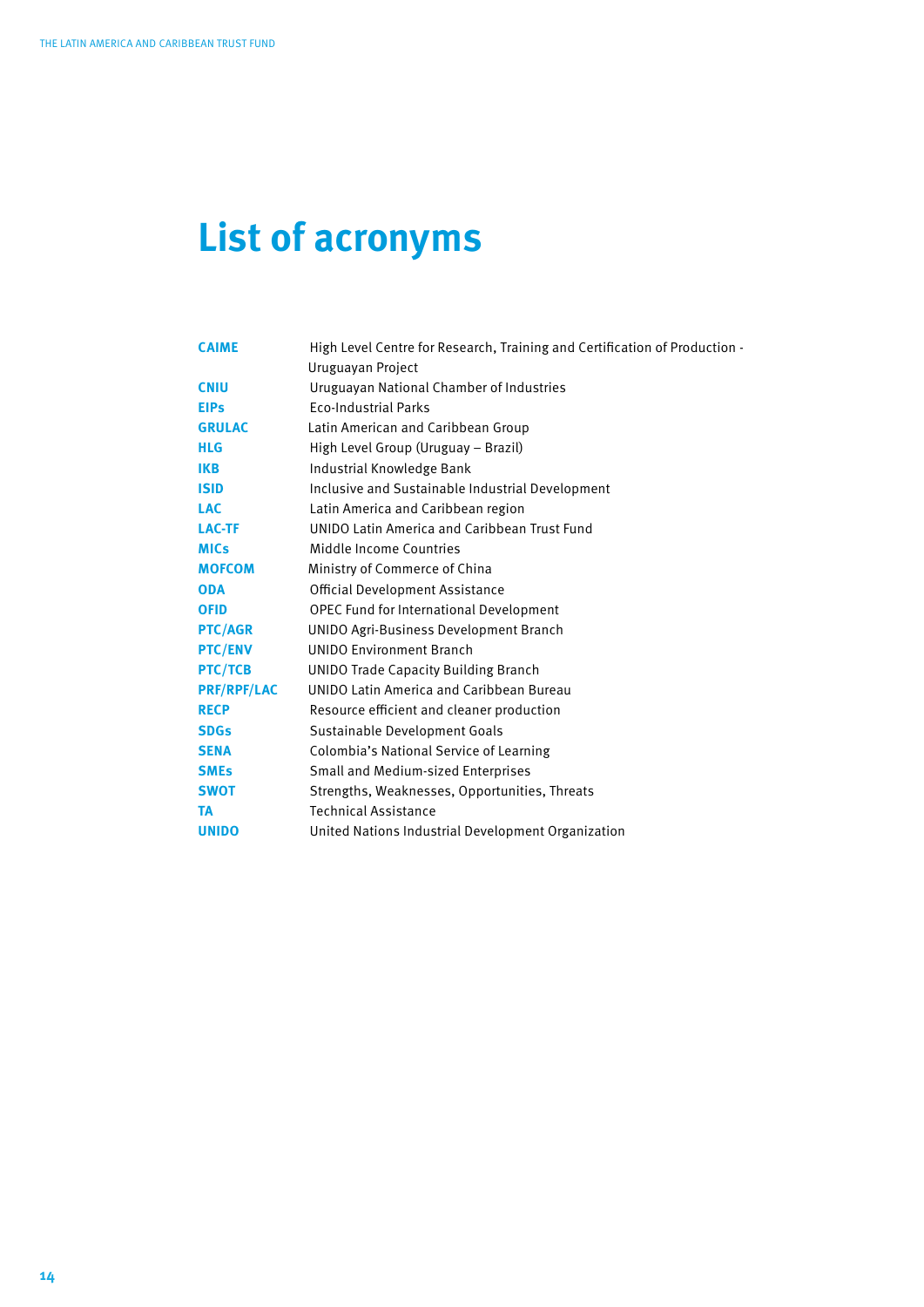#### **Disclaimer**

This document has been produced without formal United Nations editing. The designations employed and the presentation of the Industrial Development Organization (UNIDO) concerning the legal status of any country, territory, city or area or of its authorities, or concerning the delimitation of its frontiers or boundaries, or its economic system or degree of development. Designations such as "developed", "industrialized" and "developing" are intended for statistical convenience and do not necessarily express a judgment about the stage reached by a particular country or area in the development process. Mention of firm names or commercial products does not constitute an endorsement by UNIDO. The selection of projects to illustrate UNIDO's engagement aims at demonstrating their geographic and thematic variety and scope and is not endorsed by UNIDO.

Design: red hot 'n' cool

Cover photo: *©* kai zhang/istockphoto.com